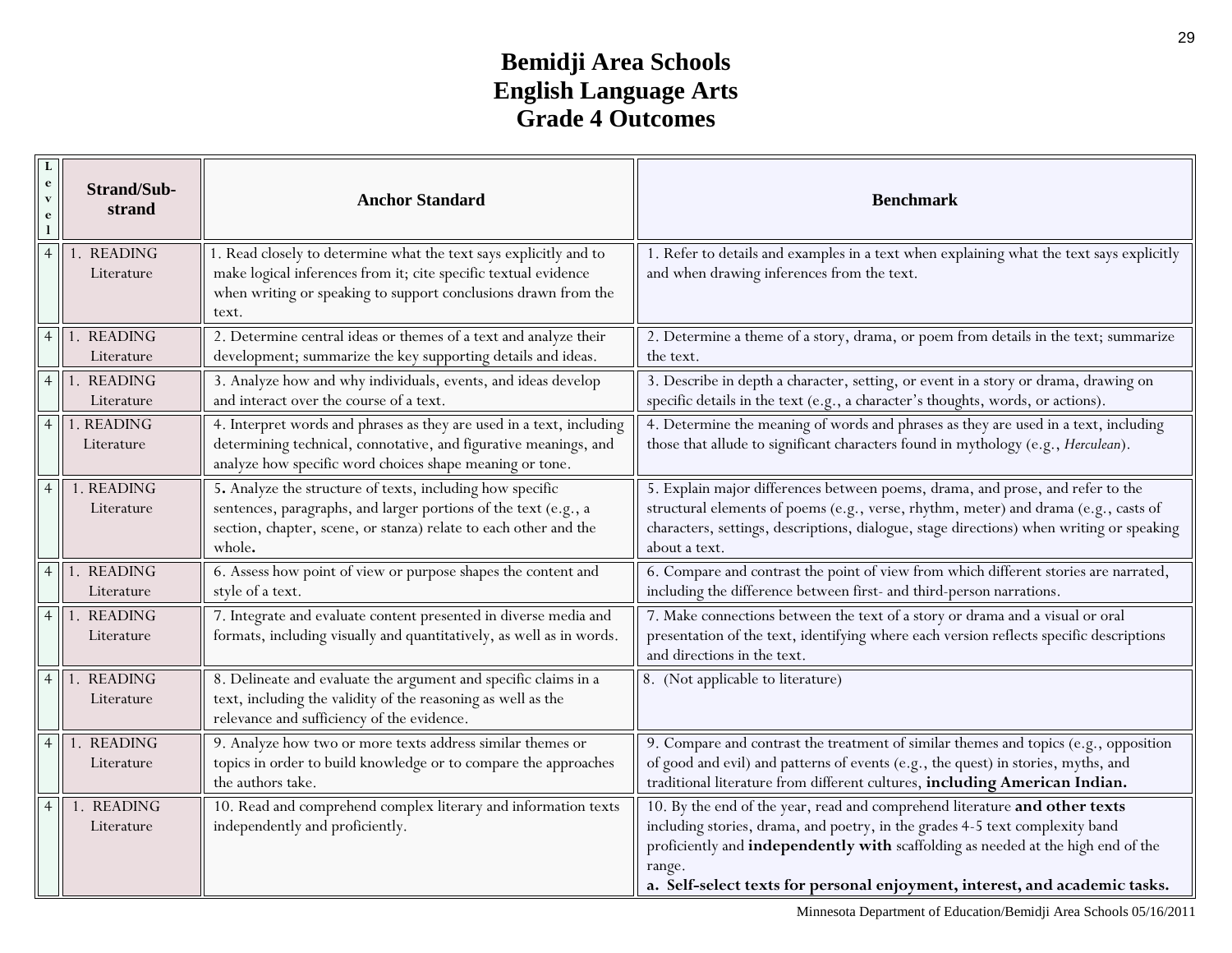|                        |                                     |                                                                                                                                                                                                                 | 30                                                                                                                                                                                                                                                                                                                                                      |
|------------------------|-------------------------------------|-----------------------------------------------------------------------------------------------------------------------------------------------------------------------------------------------------------------|---------------------------------------------------------------------------------------------------------------------------------------------------------------------------------------------------------------------------------------------------------------------------------------------------------------------------------------------------------|
| e<br>$\mathbf{v}$<br>e | <b>Strand/Sub-</b><br>strand        | <b>Anchor Standard</b>                                                                                                                                                                                          | <b>Benchmark</b>                                                                                                                                                                                                                                                                                                                                        |
|                        | 2. READING<br>Informational<br>Text | 1. Read closely to determine what the text says explicitly and to<br>make logical inferences from it; cite specific textual evidence<br>when writing or speaking to support conclusions drawn from the<br>text. | 1. Refer to details and examples in a text when explaining what the text says explicitly<br>and when drawing inferences from the text.                                                                                                                                                                                                                  |
|                        | 2. READING<br>Informational<br>Text | 2. Determine central ideas or themes of a text and analyze their<br>development; summarize the key supporting details and ideas.                                                                                | 2. Determine the main idea of a text and explain how it is supported by key details;<br>summarize the text.                                                                                                                                                                                                                                             |
| $\overline{4}$         | 2. READING<br>Informational<br>Text | 3. Analyze how and why individuals, events, and ideas develop<br>and interact over the course of a text.                                                                                                        | 3. Explain events, procedures, ideas, or concepts in a historical, scientific, or technical<br>text, including what happened and why, based on specific information in the text.                                                                                                                                                                        |
| $\overline{4}$         | 2. READING<br>Informational<br>Text | 4. Interpret words and phrases as they are used in a text, including<br>determining technical, connotative, and figurative meanings, and<br>analyze how specific word choices shape meaning or tone.            | 4. Determine the meaning of general academic and domain-specific words or phrases<br>in a text relevant to a grade 4 topic or subject area.                                                                                                                                                                                                             |
| $\overline{4}$         | 2. READING<br>Informational<br>Text | 5. Analyze the structure of texts, including how specific<br>sentences, paragraphs, and larger portions of the text (e.g., a<br>section, chapter, scene, or stanza) relate to each other and the<br>whole.      | 5. Describe the overall structure (e.g., chronology, comparison, cause/effect,<br>problem/solution) of events, ideas, concepts, or information in a text or part of a text.                                                                                                                                                                             |
|                        | 2. READING<br>Informational<br>Text | 6. Assess how point of view or purpose shapes the content and<br>style of a text.                                                                                                                               | 6. Compare and contrast a firsthand and secondhand account, including those by or<br>about Minnesota American Indians, of the same event or topic; describe the<br>differences in focus and the information provided.                                                                                                                                   |
|                        | 2. READING<br>Informational<br>Text | 7. Integrate and evaluate content presented in diverse media and<br>formats, including visually and quantitatively, as well as in words.                                                                        | 7. Interpret information presented visually, orally, or quantitatively (e.g., in charts,<br>graphs, diagrams, time lines, animations, or interactive elements on Web pages) and<br>explain how the information contributes to an understanding of the text in which it<br>appears.                                                                      |
|                        | 2. READING<br>Informational<br>Text | 8. Delineate and evaluate the argument and specific claims in a<br>text, including the validity of the reasoning as well as the<br>relevance and sufficiency of the evidence.                                   | 8. Explain how an author uses reasons and evidence to support particular points in a<br>text.                                                                                                                                                                                                                                                           |
| $\overline{4}$         | 2. READING<br>Informational<br>Text | 9. Analyze how two or more texts address similar themes or<br>topics in order to build knowledge or to compare the approaches<br>the authors take.                                                              | 9. Integrate information from two texts on the same topic in order to write or speak<br>about the subject knowledgeably.                                                                                                                                                                                                                                |
|                        | 2. READING<br>Informational<br>Text | 10. Read and comprehend complex literary and information texts<br>independently and proficiently.                                                                                                               | 10. By the end of year, read and comprehend informational texts, including<br>history/social studies, science, and technical texts, in the grades 4-5 text complexity<br>band independently and proficiently, with scaffolding as needed at the high end of<br>the range.<br>a. Self-select texts for personal enjoyment, interest, and academic tasks. |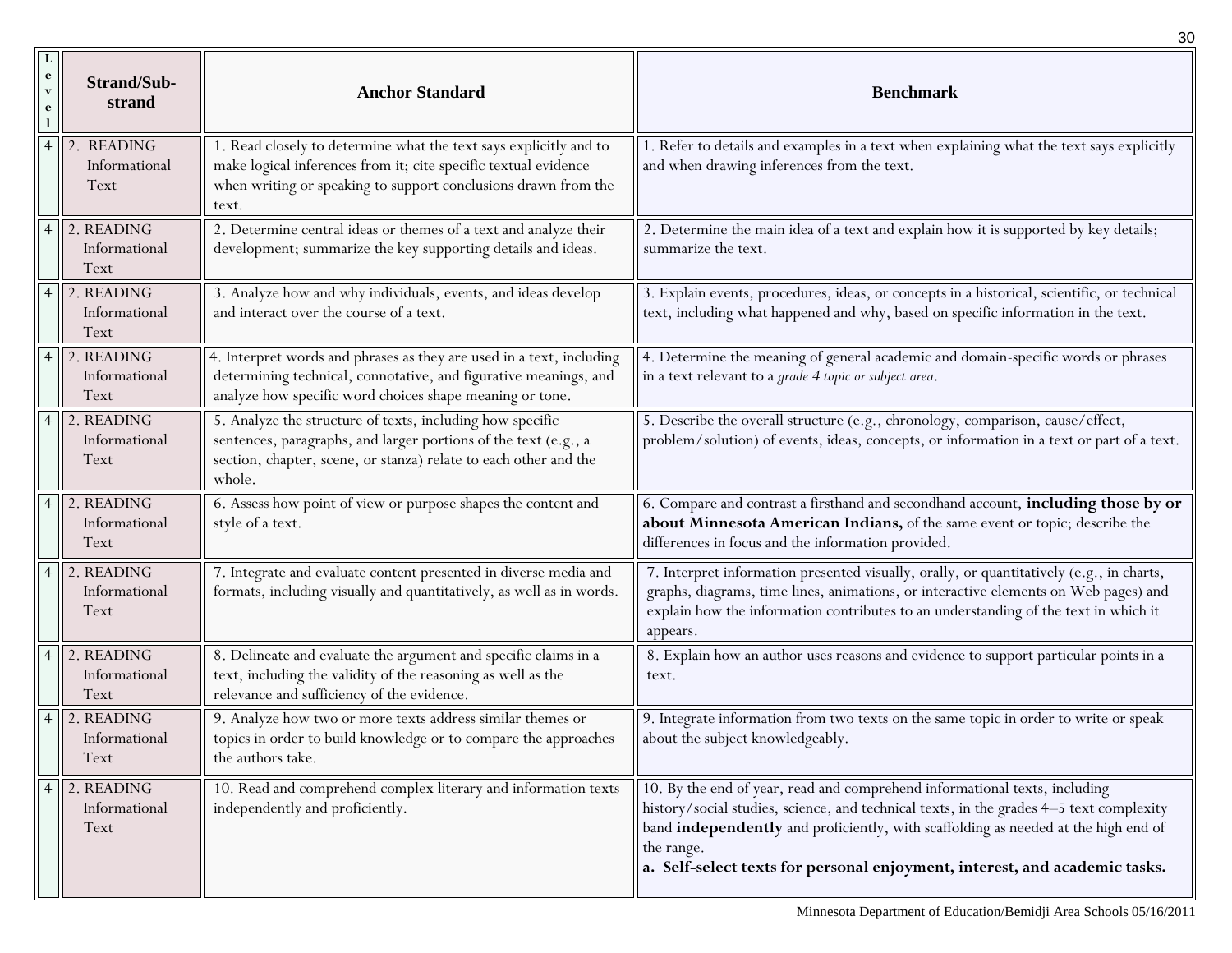|                                        |                                      |                                                                                                                                                                                                 | 31                                                                                                                                                                                                                                                                                                                                                                                                                                                                                                                                                                                                                                                                                                                                                                                              |
|----------------------------------------|--------------------------------------|-------------------------------------------------------------------------------------------------------------------------------------------------------------------------------------------------|-------------------------------------------------------------------------------------------------------------------------------------------------------------------------------------------------------------------------------------------------------------------------------------------------------------------------------------------------------------------------------------------------------------------------------------------------------------------------------------------------------------------------------------------------------------------------------------------------------------------------------------------------------------------------------------------------------------------------------------------------------------------------------------------------|
| L<br>$\mathbf{e}$<br>$\mathbf{v}$<br>e | Strand/Sub-<br>strand                | <b>Anchor Standard</b>                                                                                                                                                                          | <b>Benchmark</b>                                                                                                                                                                                                                                                                                                                                                                                                                                                                                                                                                                                                                                                                                                                                                                                |
|                                        | 3. READING<br>Foundational<br>Skills | 0. No related anchor standard                                                                                                                                                                   | 3. Know and apply grade-level phonics and word analysis skills in decoding words.<br>a. Use combined knowledge of all letter-sound correspondences, syllabication<br>patterns, and morphology (e.g., roots and affixes) to read accurately unfamiliar<br>multisyllabic words in context and out of context.                                                                                                                                                                                                                                                                                                                                                                                                                                                                                     |
|                                        | 3. READING<br>Foundational<br>Skills | 0. No related anchor standard                                                                                                                                                                   | 4. Read with sufficient accuracy and fluency to support comprehension.<br>a. Read grade-level text with purpose and understanding.<br>b. Read grade-level prose and poetry orally with accuracy, appropriate rate, and<br>expression on successive readings.<br>c. Use context to confirm or self-correct word recognition and understanding,<br>rereading as necessary.                                                                                                                                                                                                                                                                                                                                                                                                                        |
|                                        | 6. WRITING                           | 1. Write arguments to support claims in an analysis of substantive<br>topics or texts, using valid reasoning and relevant and sufficient<br>evidence.                                           | 1. Write opinion pieces on topics or texts, supporting a point of view with reasons<br>and information.<br>a. Introduce a topic or text clearly, state an opinion, and create an organizational<br>structure in which related ideas are grouped to support the writer's purpose.<br>b. Provide reasons that are supported by facts and details.<br>c. Link opinion and reasons using words and phrases (e.g., for instance, in order to, in<br>addition).<br>d. Provide a concluding statement or section related to the opinion presented.                                                                                                                                                                                                                                                     |
|                                        | 6. WRITING                           | 2. Write informative/explanatory texts to examine and convey<br>complex ideas and information clearly and accurately through the<br>effective selection, organization, and analysis of content. | 2. Write informative / explanatory texts to examine a topic and convey ideas and<br>information clearly.<br>a. Introduce a topic clearly and group related information in paragraphs and sections;<br>include formatting (e.g., headings), illustrations, and multimedia when useful to<br>aiding comprehension.<br>b. Develop the topic with facts, definitions, concrete details, quotations, or other<br>information and examples related to the topic.<br>c. Link ideas within categories of information using words and phrases (e.g., another,<br>for example, also, because).<br>d. Use precise language and domain-specific vocabulary to inform about or explain the<br>topic.<br>e. Provide a concluding statement or section related to the information or<br>explanation presented. |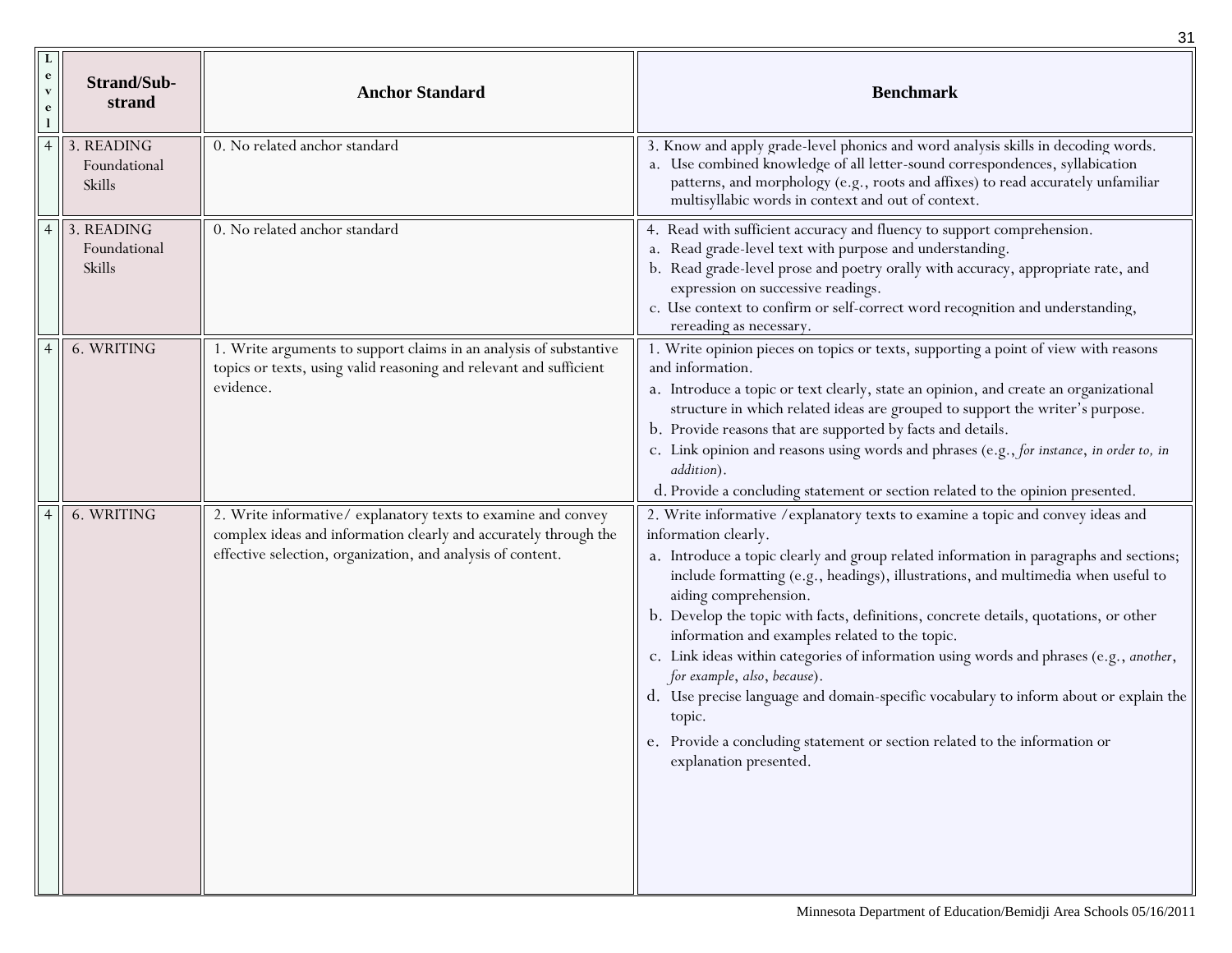|                   |                              |                                                                                                                                                                                            | 32                                                                                                                                                                                                                                                                                                                                                                                                                                                                                                                                                                                                                                                                                                                                                                                    |
|-------------------|------------------------------|--------------------------------------------------------------------------------------------------------------------------------------------------------------------------------------------|---------------------------------------------------------------------------------------------------------------------------------------------------------------------------------------------------------------------------------------------------------------------------------------------------------------------------------------------------------------------------------------------------------------------------------------------------------------------------------------------------------------------------------------------------------------------------------------------------------------------------------------------------------------------------------------------------------------------------------------------------------------------------------------|
| $\mathbf{e}$<br>e | <b>Strand/Sub-</b><br>strand | <b>Anchor Standard</b>                                                                                                                                                                     | <b>Benchmark</b>                                                                                                                                                                                                                                                                                                                                                                                                                                                                                                                                                                                                                                                                                                                                                                      |
|                   | 6. WRITING                   | 3. Write narratives and other creative texts to develop real or<br>imagined experiences or events using effective technique, well-<br>chosen details, and well-structured event sequences. | 3. Write narratives and other creative texts to develop real or imagined<br>experiences or events using effective technique, descriptive details, and clear event<br>sequences.<br>a. Orient the reader by establishing a situation and introducing a narrator and/or<br>characters; organize an event sequence that unfolds naturally.<br>b. Use dialogue and description to develop experiences and events or show the<br>responses of characters to situations.<br>c. Use a variety of transitional words and phrases to manage the sequence of events.<br>d. Use concrete words and phrases and sensory details to convey experiences and<br>events precisely.<br>e. Provide a conclusion (when appropriate to the genre) that follows from the<br>narrated experiences or events |
|                   | 6. WRITING                   | 4. Produce clear and coherent writing in which the development,<br>organization, and style are appropriate to task, purpose, and<br>audience.                                              | 4. Produce clear and coherent writing in which the development and organization are<br>appropriate to task, purpose, and audience. (Grade-specific expectations for writing<br>types are defined in standards 1-3 above.)                                                                                                                                                                                                                                                                                                                                                                                                                                                                                                                                                             |
|                   | 6. WRITING                   | 5. Use a writing process to develop and strengthen writing as<br>needed by planning, drafting, revising, editing, rewriting, or<br>trying a new approach.                                  | 5. With guidance and support from peers and adults, use a writing process to<br>develop and strengthen writing as needed by planning, drafting, revising, and<br>editing. (Editing for conventions should demonstrate command of Language standards<br>1-3 up to and including grade 4 on page 41-42.)                                                                                                                                                                                                                                                                                                                                                                                                                                                                                |
|                   | 6. WRITING                   | 6. Use technology, including the Internet, to produce and publish<br>writing and to interact and collaborate with others.                                                                  | 6. With some guidance and support from adults, use technology, including the<br>Internet, to produce and publish writing as well as to interact and collaborate with<br>others; demonstrate sufficient command of keyboarding skills to type a minimum of<br>one page in a single sitting.                                                                                                                                                                                                                                                                                                                                                                                                                                                                                            |
|                   | 6. WRITING                   | 7. Conduct short as well as more sustained research projects based<br>on focused questions, demonstrating understanding of the subject<br>under investigation.                             | 7. Conduct short research projects that build knowledge through investigation of<br>different aspects of a topic.                                                                                                                                                                                                                                                                                                                                                                                                                                                                                                                                                                                                                                                                     |
|                   | 6. WRITING                   | 8. Gather relevant information from multiple print and digital<br>sources, assess the credibility and accuracy of each source, and<br>integrate the information while avoiding plagiarism. | 8. Recall relevant information from experiences or gather relevant information from<br>print and digital sources; take notes and categorize information, and provide a list of<br>sources.                                                                                                                                                                                                                                                                                                                                                                                                                                                                                                                                                                                            |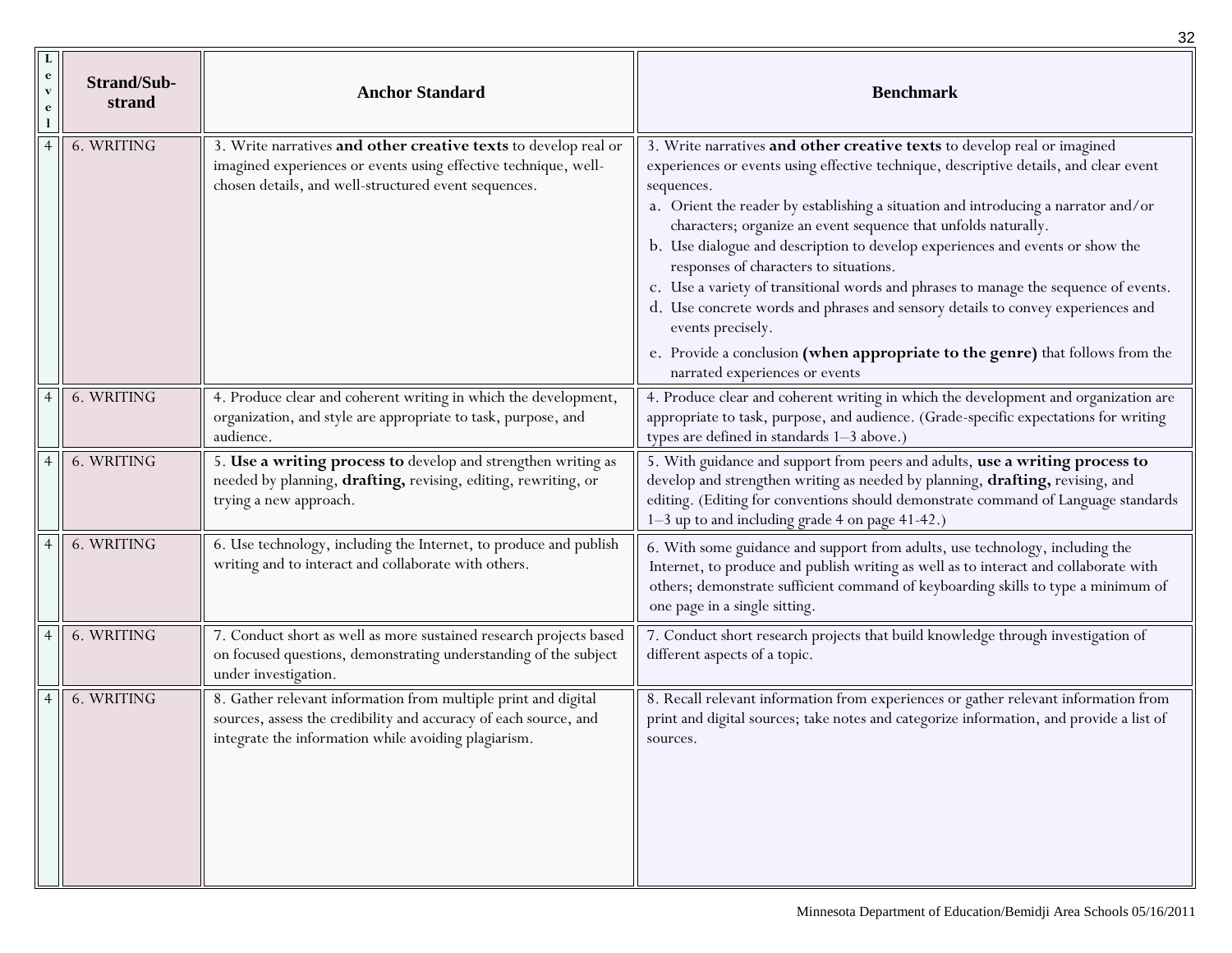|                                                 |                                                                               |                                                                                                                                                                                                                | 33                                                                                                                                                                                                                                                                                                                                                                                                                                                                                                                                                                                                                                                                                                                                                                                                                                                                                                               |
|-------------------------------------------------|-------------------------------------------------------------------------------|----------------------------------------------------------------------------------------------------------------------------------------------------------------------------------------------------------------|------------------------------------------------------------------------------------------------------------------------------------------------------------------------------------------------------------------------------------------------------------------------------------------------------------------------------------------------------------------------------------------------------------------------------------------------------------------------------------------------------------------------------------------------------------------------------------------------------------------------------------------------------------------------------------------------------------------------------------------------------------------------------------------------------------------------------------------------------------------------------------------------------------------|
| L<br>$\mathbf{e}$<br>$\mathbf v$<br>$\mathbf e$ | <b>Strand/Sub-</b><br>strand                                                  | <b>Anchor Standard</b>                                                                                                                                                                                         | <b>Benchmark</b>                                                                                                                                                                                                                                                                                                                                                                                                                                                                                                                                                                                                                                                                                                                                                                                                                                                                                                 |
|                                                 | 6. WRITING                                                                    | 9. Draw evidence from literary or informational texts to support<br>analysis, reflection, and research.                                                                                                        | 9. Draw evidence from literary or informational texts to support analysis, reflection,<br>and research.<br>a. Apply grade 4 Reading standards to literature (e.g., "Describe in depth a character,<br>setting, or event in a story or drama, drawing on specific details in the text [e.g., a<br>character's thoughts, words, or actions].").<br>b. Apply grade 4 Reading standards to informational texts (e.g., "Explain how an author<br>uses reasons and evidence to support particular points in a text").                                                                                                                                                                                                                                                                                                                                                                                                  |
|                                                 | 6. WRITING                                                                    | 10. Write routinely over extended time frames (time for<br>research, reflection, and revision) and shorter time frames (a<br>single sitting or a day or two) for a range of tasks, purposes, and<br>audiences. | 10. Write routinely over extended time frames (time for research, reflection, and<br>revision) and shorter time frames (a single sitting or a day or two) for a range of<br>discipline-specific tasks, purposes, and audiences.<br>a. Independently select writing topics and formats for personal,<br>enjoyment interest, and academic tasks.                                                                                                                                                                                                                                                                                                                                                                                                                                                                                                                                                                   |
|                                                 | 8. SPEAKING,<br>VIEWING,<br>LISTENING,<br><b>AND MEDIA</b><br><b>LITERACY</b> | 1. Prepare for and participate effectively in a range of<br>conversations and collaboration with diverse partners, building on<br>others' ideas and expressing their own clearly and persuasively.             | 1. Engage effectively in a range of collaborative discussions (one-on-one, in groups,<br>and teacher-led) with diverse partners on <i>grade 4 topics and texts</i> , building on others'<br>ideas and expressing their own clearly.<br>a. Come to discussions prepared, having read or studied required material; explicitly<br>draw on that preparation and other information known about the topic to explore<br>ideas under discussion.<br>b. Follow agreed-upon rules for discussions and carry out assigned roles.<br>c. Pose and respond to specific questions to clarify or follow up on information, and<br>make comments that contribute to the discussion and link to the remarks of<br>others.<br>d. Review the key ideas expressed and explain their own ideas and understanding in<br>light of the discussion.<br>e. Cooperate and problem solve as appropriate for productive group<br>discussion. |
| $\overline{4}$                                  | 8. SPEAKING,<br>VIEWING,<br>LISTENING,<br><b>AND MEDIA</b><br><b>LITERACY</b> | 2. Integrate and evaluate information presented in diverse media<br>and formats, including visually, quantitatively, and orally.                                                                               | 2. Paraphrase portions of a text read aloud or information presented in diverse media<br>and formats, including visually, quantitatively, and orally.                                                                                                                                                                                                                                                                                                                                                                                                                                                                                                                                                                                                                                                                                                                                                            |
| $\overline{4}$                                  | 8. SPEAKING,<br>VIEWING,<br>LISTENING,<br>AND MEDIA<br><b>LITERACY</b>        | 3. Evaluate a speaker's point of view, reasoning, and use of<br>evidence and rhetoric.                                                                                                                         | 3. Identify the reasons and evidence a speaker provides to support particular points.                                                                                                                                                                                                                                                                                                                                                                                                                                                                                                                                                                                                                                                                                                                                                                                                                            |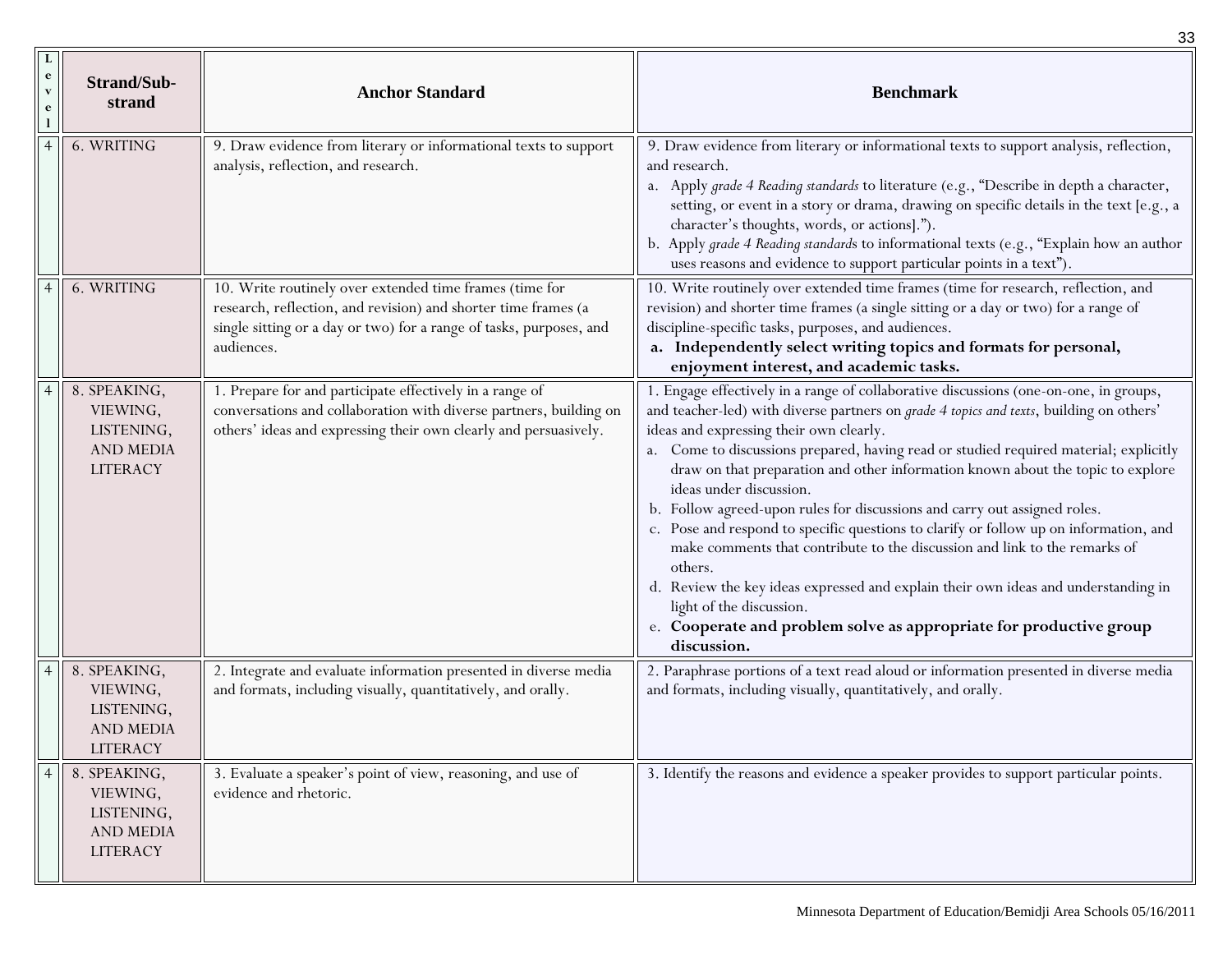|                                                          |                                                                               |                                                                                                                                                                                                                      | 34                                                                                                                                                                                                                                                                                                                                                                                                                                                                                                                              |
|----------------------------------------------------------|-------------------------------------------------------------------------------|----------------------------------------------------------------------------------------------------------------------------------------------------------------------------------------------------------------------|---------------------------------------------------------------------------------------------------------------------------------------------------------------------------------------------------------------------------------------------------------------------------------------------------------------------------------------------------------------------------------------------------------------------------------------------------------------------------------------------------------------------------------|
| $\bf{L}$<br>$\mathbf{e}$<br>$\mathbf{v}$<br>$\mathbf{e}$ | <b>Strand/Sub-</b><br>strand                                                  | <b>Anchor Standard</b>                                                                                                                                                                                               | <b>Benchmark</b>                                                                                                                                                                                                                                                                                                                                                                                                                                                                                                                |
|                                                          | 8. SPEAKING,<br>VIEWING,<br>LISTENING,<br><b>AND MEDIA</b><br><b>LITERACY</b> | 4. Present information, findings, and supporting evidence such<br>that listeners can follow the line of reasoning and the organization,<br>development, and style are appropriate to task, purpose, and<br>audience. | 4. Report on a topic or text and avoid plagiarism by identifying sources, tell a story,<br>or recount an experience in an organized manner, using appropriate facts and<br>relevant, descriptive details to support main ideas or themes; speak clearly at an<br>understandable pace.                                                                                                                                                                                                                                           |
|                                                          | 8. SPEAKNG,<br>VIEWING,<br>LISTENING,<br><b>AND MEDIA</b><br><b>LITERACY</b>  | 5. Make strategic use of digital media and visual displays of data to<br>express information and enhance understanding of presentations.                                                                             | 5. Add audio recordings and visual displays to presentations when appropriate to<br>enhance the development of main ideas or themes.                                                                                                                                                                                                                                                                                                                                                                                            |
|                                                          | 8. SPEAKING,<br>VIEWING,<br>LISTENING,<br><b>AND MEDIA</b><br><b>LITERACY</b> | 6. Adapt speech to a variety of contexts and communicative tasks,<br>demonstrating command of formal English when indicated or<br>appropriate.                                                                       | 6. Differentiate between contexts that call for formal English (e.g., presenting ideas)<br>and situations where informal discourse is appropriate (e.g., small-group discussion);<br>use formal English when appropriate to task and situation. (See grade 4 Language<br>standards 1 and 3 on page 41-42 for specific expectations.)                                                                                                                                                                                            |
|                                                          | 8. SPEAKING,<br>VIEWING,<br>LISTENING,<br><b>AND MEDIA</b><br><b>LITERACY</b> | 7. Critically analyze information found in electronic,<br>print, and mass media and use a variety of these sources.                                                                                                  | 7. Distinguish among, understand, and use different types of print,<br>digital, and multimodal media.<br>a. Make informed judgments about messages promoted in the mass<br>media (e.g., film, television, radio, magazines, advertisements,<br>newspapers).<br>b. Locate and use information in print, non-print, and digital resources<br>using a variety of strategies.<br>c. Check for accuracy of information between two different sources.<br>d. Recognize safe practices in social and personal media<br>communications. |
| $\overline{4}$                                           | 8. SPEAKING,<br>VIEWING,<br>LISTENING,<br>AND MEDIA<br><b>LITERACY</b>        | 8. Communicate using traditional or digital multimedia<br>formats and digital writing and publishing for a specific<br>purpose.                                                                                      | 8. Create an individual or shared multimedia work for a specific purpose<br>(e.g., to create or integrate knowledge, to share experiences or<br>information, to persuade, to entertain, or as artistic expression.)<br>a. Evaluate the Fair Use of each visual element or piece of music used in a<br>media work and create a list documenting the source for each found<br>image or piece of music.<br>b. Publish the work and share it with an audience.                                                                      |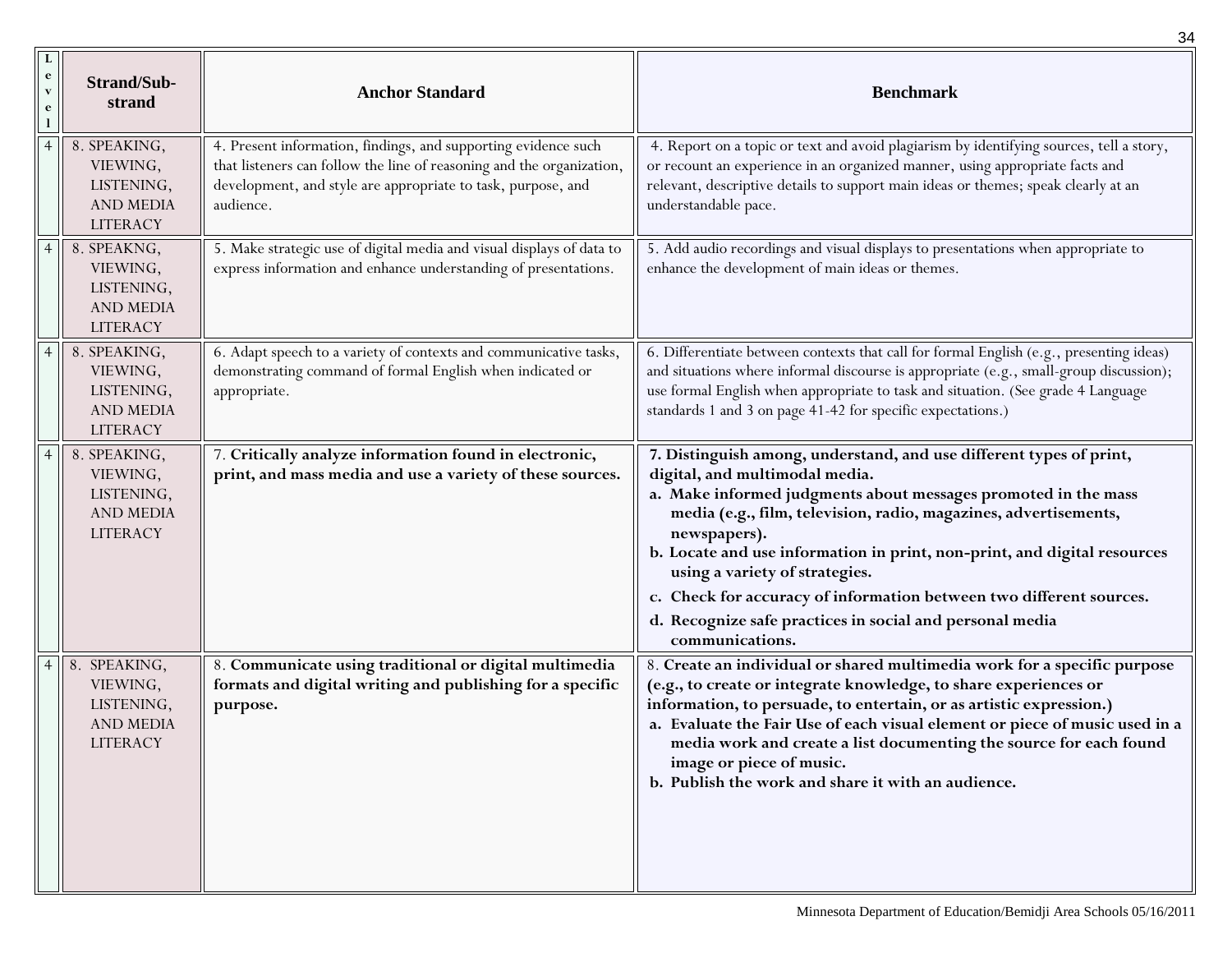|                        |                              |                                                                                                                                                                                                                                     | 35                                                                                                                                                                                                                                                                                                                                                                                                                                                                                                                                                                                                                                                                                                                                                                                          |
|------------------------|------------------------------|-------------------------------------------------------------------------------------------------------------------------------------------------------------------------------------------------------------------------------------|---------------------------------------------------------------------------------------------------------------------------------------------------------------------------------------------------------------------------------------------------------------------------------------------------------------------------------------------------------------------------------------------------------------------------------------------------------------------------------------------------------------------------------------------------------------------------------------------------------------------------------------------------------------------------------------------------------------------------------------------------------------------------------------------|
| e<br>$\mathbf{V}$<br>e | <b>Strand/Sub-</b><br>strand | <b>Anchor Standard</b>                                                                                                                                                                                                              | <b>Benchmark</b>                                                                                                                                                                                                                                                                                                                                                                                                                                                                                                                                                                                                                                                                                                                                                                            |
|                        | 10. LANGUAGE                 | 1. Demonstrate command of the conventions of standard English<br>grammar and usage when writing or speaking.                                                                                                                        | 1. Demonstrate command of the conventions of standard English grammar and usage<br>when writing or speaking.<br>a. Use relative pronouns (who, whose, whom, which, that) and relative adverbs (where,<br>when, why).<br>b. Form and use the progressive (e.g., $I$ was walking; $I$ am walking; $I$ will be walking)<br>verb tenses.<br>c. Use modal auxiliaries (e.g., can, may, must) to convey various conditions.<br>d. Order adjectives within sentences according to conventional patterns (e.g., a<br>small red bag rather than a red small bag).<br>e. Form and use prepositional phrases.<br>f. Produce complete sentences, recognizing and correcting inappropriate fragments<br>and run-ons.*<br>g. Correctly use frequently confused words (e.g., to, too, two; there, their).* |
|                        | 10.LANGUAGE                  | 2. Demonstrate command of the conventions of standard English<br>capitalization, punctuation, and spelling when writing.                                                                                                            | 2. Demonstrate command of the conventions of standard English capitalization,<br>punctuation, and spelling when writing.<br>a. Use correct capitalization.<br>b. Use comma and quotation marks to mark direct speech and quotations from a<br>text.<br>c. Use a comma before a coordinating conjunction in a compound sentence.<br>d. Spell grade-appropriate words correctly, consulting references as needed.                                                                                                                                                                                                                                                                                                                                                                             |
|                        | 10. LANGUAGE                 | 3. Apply knowledge of language to understand how language<br>functions in different contexts, to make effective choices for<br>meaning or style, and to comprehend more fully when reading or<br>listening.                         | 3. Use knowledge of language and its conventions when writing, speaking, reading, or<br>listening.<br>a. Choose words and phrases to convey ideas precisely.*<br>Choose punctuation for effect.*<br>Differentiate between contexts that call for formal English (e.g., presenting ideas)<br>and situations where informal discourse is appropriate (e.g., small-group<br>discussion).                                                                                                                                                                                                                                                                                                                                                                                                       |
|                        | 10. LANGUAGE                 | 4. Determine or clarify the meaning of unknown and multiple-<br>meaning words and phrases by using context clues, analyzing<br>meaningful word parts, and consulting general and specialize<br>reference materials, as appropriate. | 4. Determine or clarify the meaning of unknown and multiple-meaning words and<br>phrases based on <i>grade 4 reading and content</i> , choosing flexibly from a range of<br>strategies.<br>a. Use context (e.g., definitions, examples, or restatements in text) as a clue to the<br>meaning of a word or phrase.<br>b. Use common, grade-appropriate Greek and Latin affixes and roots as clues to the<br>meaning of a word (e.g., telegraph, photograph, autograph).<br>c. Consult reference materials (e.g., dictionaries, glossaries, thesauruses), both print<br>and digital, to find the pronunciation and determine or clarify the precise meaning<br>of key words and phrases.                                                                                                      |